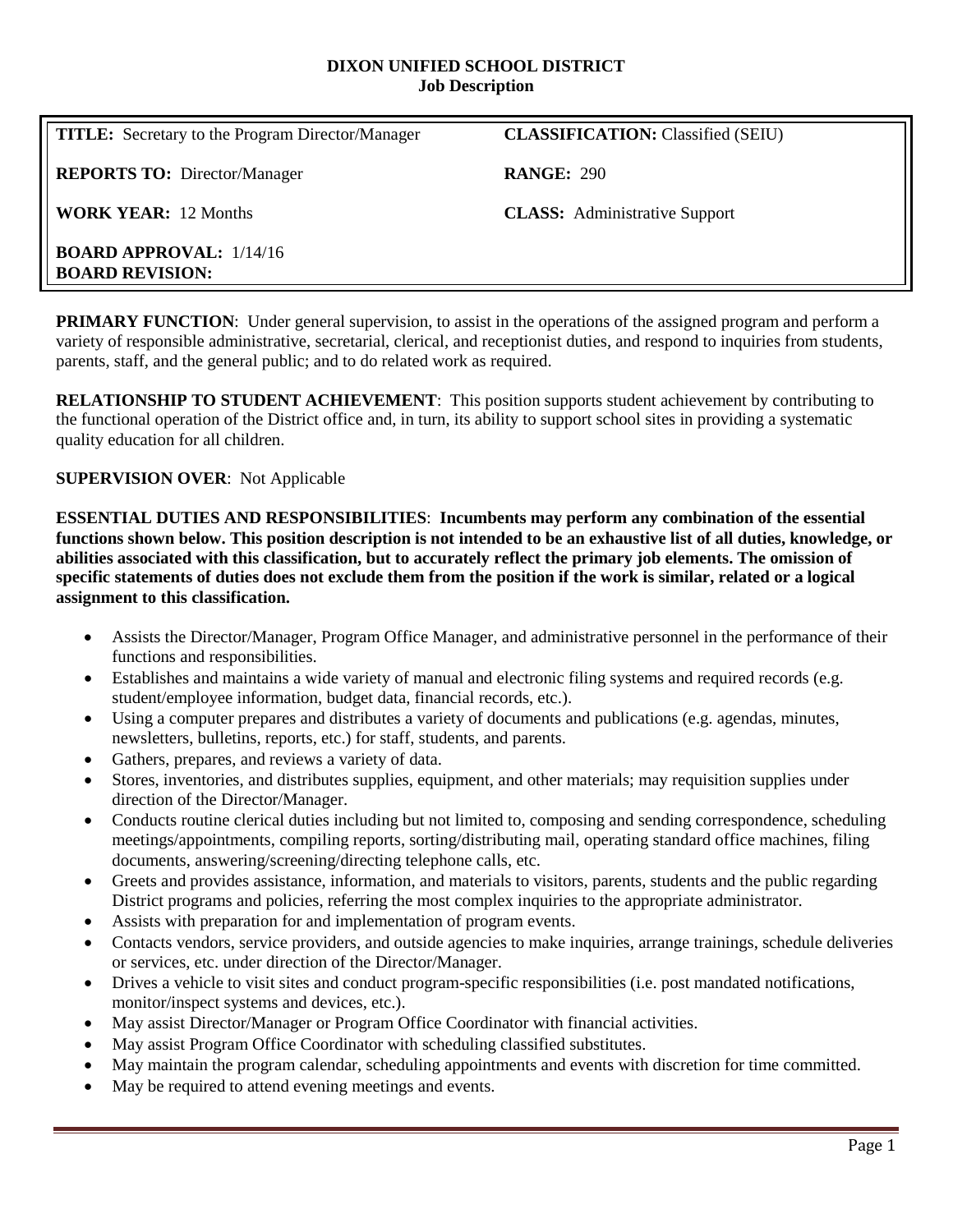- Cares for, supervises, controls, and protects students in a manner commensurate to assigned duties and responsibilities.
- Completes other reasonable duties as assigned.

# **TRAINING, EDUCATION, AND EXPERIENCE:**

- High school diploma or the equivalent.
- Advanced education and/or courses in business practice, English, human relations, and computers desirable.
- One year experience in clerical/office work OR an equivalent combination of experience and education from which comparable knowledge, skills, and abilities have been achieved.
- Prior experience working in a public school setting preferred.

# **LICENSES AND OTHER REQUIREMENTS:**

- Valid California Driver's License, insurable status by the District's carrier, and the use of a personal vehicle.
- Fingerprint/criminal justice clearance.
- Possession of a negative TB risk assessment certificate and, if risk factors are identified, a negative TB examination, that is no more than 60 days old and renewable at least once every four years.

### **KNOWLEDGE AND ABILITIES: The following outline of essential knowledge, abilities, and physical requirements is not exhaustive and may be supplemented as necessary in accordance of the job.**

## KNOWLEDGE OF\*:

- Modern office practices and procedures.
- Correct English usage, composition, grammar, spelling, and punctuation.
- Basic mathematical skills.
- Computer procedures, software, and applications.

## ABILITY TO\*:

- Operate a computer to input, update, and access a variety of records, information, and data.
- Operate a computer to generate queries, reports, lists, and summaries.
- Use District software such as the student information system (Aeries).
- Read, learn, interpret, and make minor decisions in accordance with District and school policies, programs, mission, and vision.
- Establish priorities to plan and schedule work.
- Compose correspondence, operate standard office machines, and develop/maintain organizational systems.
- Demonstrate proficiency in keyboarding and typing.
- Analyze situations and suggest appropriate action(s).
- Maintain confidentiality of privileged information obtained in the course of work.
- Exercise caution and comply with health and safety regulations.
- Provide service and assistance to others using tact, patience, and courtesy.
- Give, understand and carry out multi-step oral and written instructions.
- Form and maintain cooperative and effective working relationships with others.
- Sustain productivity with frequent interruptions and attention to deadlines.
- Maintain consistent, punctual, and regular attendance.
- Work both independently with little direction and as a part of a team.
- Meet District standards of professional conduct as outlined in Board Policy.

*\*Candidates should have fundamental working knowledge of these concepts, practices, and procedures, and the ability to apply them in varied situations.*